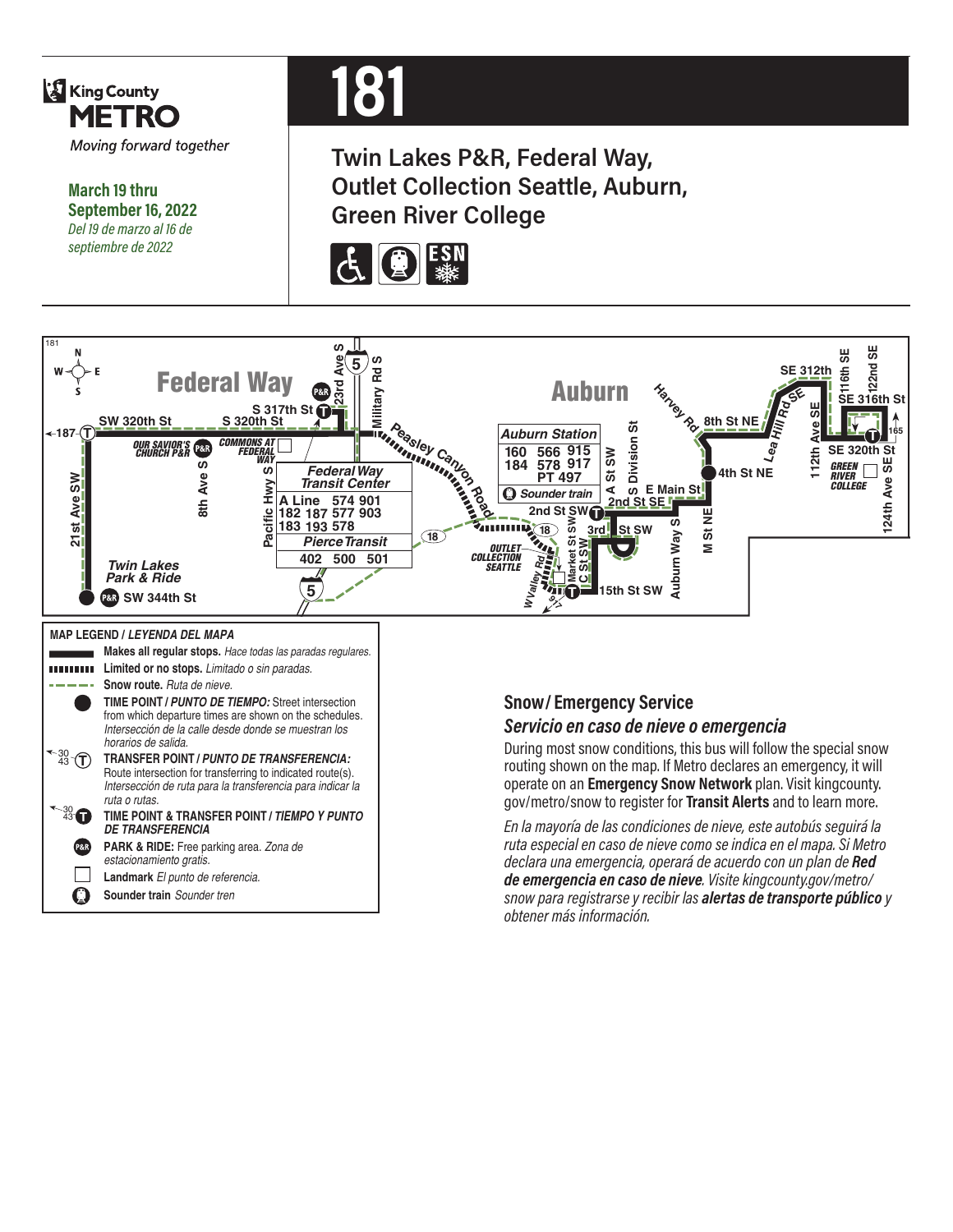# Route 181 Monday thru Friday to Federal Way, Twin Lakes P&R

*Servicio de lunes a viernes a Federal Way, Twin Lakes Park & Ride*

| Green<br><b>River</b><br>College        | <b>Auburn</b>             |                                   | Outlet<br><b>Collection</b><br><b>Seattle</b> |                                |                                |
|-----------------------------------------|---------------------------|-----------------------------------|-----------------------------------------------|--------------------------------|--------------------------------|
| <b>SE 320th</b><br>St & 122nd<br>Ave SE | M St NE<br>&<br>4th St NE | Auburn<br><b>Station</b><br>Bay 3 | 15th St SW<br>& Market<br>St SW               | <b>Federal Way</b><br>TC Bay 3 | <b>Twin Lakes</b><br>P&R Bay 2 |
| Stop #59282                             | Stop #59176               | Stop #57775                       | Stop #58342                                   | Stop #80433                    | Stop #42576                    |
| 4:56                                    | 5:05                      | 5:11                              | 5:17                                          | 5:29                           | 5:45                           |
| 5:19                                    | 5:28                      | 5:35                              | 5:41                                          | 5:53                           | 6:09                           |
| 5:45                                    | 5:54                      | 6:01                              | 6:07                                          | 6:19                           | 6:36                           |
| 6:04                                    | 6:13                      | 6:21                              | 6:27                                          | 6:40                           | 6:58                           |
| 6:24                                    | 6:33                      | 6:41                              | 6:47                                          | 7:00                           | 7:18                           |
| 6:44                                    | 6:53                      | 7:01                              | 7:07                                          | 7:20                           | 7:38                           |
| 7:04<br>7:24<br>7:39                    | $7:13$<br>$7:33$<br>7:48  | 7:21<br>7:41<br>7:56              | 7:27<br>7:47<br>8:02                          | 7:40<br>8:00<br>8:15           | 7:58<br>8:18<br>8:33           |
| 7:54                                    | 8:03                      | 8:11                              | 8:17                                          | 8:30                           | 8:48                           |
| 8:08                                    | 8:17                      | 8:25                              | 8:31                                          | 8:44                           | 9:02                           |
| 8:28                                    | 8:37                      | 8:45                              | 8:51                                          | 9:04                           | 9:22                           |
| 8:58                                    | 9:07                      | 9:14                              | 9:21                                          | 9:34                           | 9:52                           |
| 9:28                                    | 9:37                      | 9:44                              | 9:51                                          | 10:04                          | 10:22                          |
| 9:58                                    | 10:07                     | 10:14                             | 10:21                                         | 10:34                          | 10:52                          |
| 10:28                                   | 10:37                     | 10:44                             | 10:51                                         | 11:04                          | 11:22                          |
| 10:58                                   | 11:07                     | 11:14                             | 11:21                                         | 11:34                          | 11:53                          |
| 11:28                                   | 11:37                     | 11:44                             | 11:52                                         | 12:05                          | 12:25                          |
| 11:58                                   | 12:07                     | 12:14                             | 12:22                                         | 12:35                          | 12:57                          |
| 12:28                                   | 12:37                     | 12:44                             | 12:52                                         | 1:05                           | 1:27                           |
| 12:58                                   | 1:07                      | 1:14                              | 1:22                                          | 1:35                           | 1:57                           |
| 1:29                                    | 1:39                      | 1:46                              | 1:54                                          | 2:08                           | 2:30                           |
| 1:58                                    | 2:08                      | 2:15                              | 2:23                                          | 2:37                           | 2:59                           |
| 2:28                                    | 2:38                      | 2:46                              | 2:54                                          | 3:08                           | 3:32                           |
| 2:58                                    | 3:08                      | 3:16                              | 3:25                                          | 3:39                           | 4:03                           |
| 3:27                                    | 3:37                      | 3:45                              | 3:54                                          | 4:08                           | 4:32                           |
| 3:57                                    | 4:07                      | 4:15                              | 4:24                                          | 4:38                           | 5:01                           |
| 4:27                                    | 4:37                      | 4:45                              | 4:54                                          | 5:08                           | 5:31                           |
| 4:57                                    | 5:07                      | 5:15                              | 5:24                                          | 5:38                           | 6:01                           |
| 5:27                                    | 5:36                      | 5:44                              | 5:52                                          | 6:06                           | 6:29                           |
| 5:57                                    | 6:06                      | 6:14                              | 6:22                                          | 6:36                           | 6:57                           |
| 6:27                                    | 6:36                      | 6:43                              | 6:51                                          | 7:05                           | 7:25                           |
| 6:57                                    | 7:06                      | 7:12                              | 7:19                                          | 7:32                           | 7:51                           |
| 7:15                                    | 7:24                      | 7:30                              | 7:37                                          | 7:49                           | 8:08                           |
| 7:45                                    | 7:53                      | 7:59                              | 8:06                                          | 8:18                           | 8:37                           |
| 8:14                                    | 8:22                      | 8:28                              | 8:34                                          | 8:45                           | 9:04                           |
| 8:45                                    | 8:53                      | 8:59                              | 9:05                                          | 9:16                           | 9:35                           |
| 9:41                                    | 9:49                      | 9:55                              | 10:01                                         | 10:12                          | 10:29                          |
| 10:42                                   | 10:50                     | 10:55                             | 11:00                                         | 11:11                          | 11:28                          |
| <b>Bold PM time</b>                     |                           |                                   |                                               |                                |                                |

#### Route 181 Monday thru Friday to Auburn, Green River College

*Servicio de lunes a viernes a Auburn, Green River College*

|                                                                                          |                                              | Outlet<br><b>Collection</b><br><b>Seattle</b> |                                              | <b>Auburn</b>                        | Green<br><b>River</b><br>College        |
|------------------------------------------------------------------------------------------|----------------------------------------------|-----------------------------------------------|----------------------------------------------|--------------------------------------|-----------------------------------------|
| <b>Twin Lakes</b><br>P&R Bay 2                                                           | Federal Way<br>TC Bay 8                      | 15th St SW<br>& Market<br>St SW               | Auburn<br><b>Station</b><br>Bay 2            | M St NE<br>&<br>4th St NE            | <b>SE 320th</b><br>St & 122nd<br>Ave SE |
| Stop #42576                                                                              | Stop #80438                                  | Stop #57806                                   | Stop #57774                                  | Stop #59200                          | Stop #59282                             |
| 5:15                                                                                     | 5:31                                         | 5:43                                          | 5:50                                         | 5:57                                 | 6:05                                    |
| 5:40                                                                                     | 5:56                                         | 6:08                                          | 6:15                                         | 6:22                                 | 6:30                                    |
| 6:00                                                                                     | 6:16                                         | 6:28                                          | 6:35                                         | 6:42                                 | 6:50                                    |
| 6:20                                                                                     | 6:37                                         | 6:49                                          | 6:56                                         | 7:03                                 | 7:11                                    |
| 6:34                                                                                     | 6:52                                         | 7:04                                          | 7:16w                                        | 7:23                                 | 7:31                                    |
| 6:48                                                                                     | 7:06                                         | 7:18                                          | 7:35w                                        | 7:42                                 | 7:51                                    |
| 7:02<br>7:17<br>7:32<br>7:47<br>8:02<br>8:23                                             | 7:21<br>7:35<br>7:50<br>8:05<br>8:20<br>8:41 | 7:34<br>7:48<br>8:03<br>8:17<br>8:32<br>8:53  | 7:40<br>7:55<br>8:10<br>8:24<br>8:39<br>9:00 | 8:02<br>8:17<br>8:31<br>8:46<br>9:07 | 8:11<br>8:26<br>8:40<br>8:55<br>9:15    |
| 8:53                                                                                     | 9:11                                         | 9:23                                          | 9:30                                         | 9:37                                 | 9:45                                    |
| 9:23                                                                                     | 9:41                                         | 9:53                                          | 10:00                                        | 10:07                                | 10:15                                   |
| 9:53                                                                                     | 10:11                                        | 10:23                                         | 10:30                                        | 10:37                                | 10:45                                   |
| 10:18                                                                                    | 10:36                                        | 10:48                                         | 10:55                                        | 11:02                                | 11:10                                   |
| 10:48                                                                                    | 11:06                                        | 11:20                                         | 11:27                                        | 11:34                                | 11:42                                   |
| 11:18                                                                                    | 11:36                                        | 11:50                                         | 11:57                                        | 12:04                                | 12:13                                   |
| 11:48                                                                                    | 12:07                                        | 12:21                                         | 12:28                                        | 12:35                                | 12:44                                   |
| 12:18                                                                                    | 12:38                                        | 12:52                                         | 1:00                                         | 1:07                                 | 1:16                                    |
| 12:48                                                                                    | 1:08                                         | 1:22                                          | 1:30                                         | 1:38                                 | 1:47                                    |
| 1:18                                                                                     | 1:38                                         | 1:53                                          | 2:00                                         | 2:08                                 | 2:17                                    |
| 1:47                                                                                     | 2:07                                         | 2:22                                          | 2:29                                         | 2:38                                 | 2:48                                    |
| 2:14                                                                                     | 2:34                                         | 2:49                                          | 2:57                                         | 3:06                                 | 3:16                                    |
| 2:45                                                                                     | 3:05                                         | 3:20                                          | 3:28                                         | 3:36                                 | 3:46                                    |
| 3:14                                                                                     | 3:34                                         | 3:49                                          | 3:57                                         | 4:05                                 | 4:16                                    |
| 3:47                                                                                     | 4:07                                         | 4:22                                          | 4:30                                         | 4:38                                 | 4:48                                    |
| 4:18                                                                                     | 4:37                                         | 4:52                                          | 5:00                                         | 5:08                                 | 5:18                                    |
| 4:44                                                                                     | 5:03                                         | 5:18                                          | 5:26                                         | 5:34                                 | 5:45                                    |
| 5:15                                                                                     | 5:34                                         | 5:49                                          | 5:57                                         | 6:05                                 | 6:16                                    |
| 5:46                                                                                     | 6:05                                         | 6:19                                          | 6:27                                         | 6:35                                 | 6:44                                    |
| 6:08                                                                                     | 6:26                                         | 6:40                                          | 6:48                                         | 6:56                                 | 7:04                                    |
| 6:39                                                                                     | 6:57                                         | 7:11                                          | 7:19                                         | 7:26                                 | 7:34                                    |
| 7:08                                                                                     | 7:25                                         | 7:38                                          | 7:44                                         | 7:51                                 | 7:59                                    |
| 7:38                                                                                     | 7:55                                         | 8:08                                          | 8:14                                         | 8:21                                 | 8:29                                    |
| 8:07                                                                                     | 8:24                                         | 8:37                                          | 8:43                                         | 8:50                                 | 8:58                                    |
| 8:37                                                                                     | 8:53                                         | 9:06                                          | 9:12                                         | 9:18                                 | 9:26                                    |
| 9:41                                                                                     | 9:55                                         | 10:08                                         | 10:14                                        | 10:20                                | 10:27                                   |
| 10:43                                                                                    | 10:57                                        | 11:10                                         | 11:16                                        | 11:22                                | 11:29                                   |
| <b>Bold PM time</b><br>Bus leaves at this time. It arrives several minutes earlier.<br>W |                                              |                                               |                                              |                                      |                                         |

#### **Holiday Information** *Información sobre días festivos*

This route will operate its Sunday schedule on the following holidays. *Esta ruta operará según su horario de domingo en los siguientes días festivos.*

| <b>Memorial Day</b>     | <b>May 30</b>   |
|-------------------------|-----------------|
| Día de los Caídos       | 30 de mayo      |
| Independence Day        | July 4          |
| Día de la independencia | 4 de julio      |
| Labor Day               | September 5     |
| Día del Trabajo         | 5 de septiembre |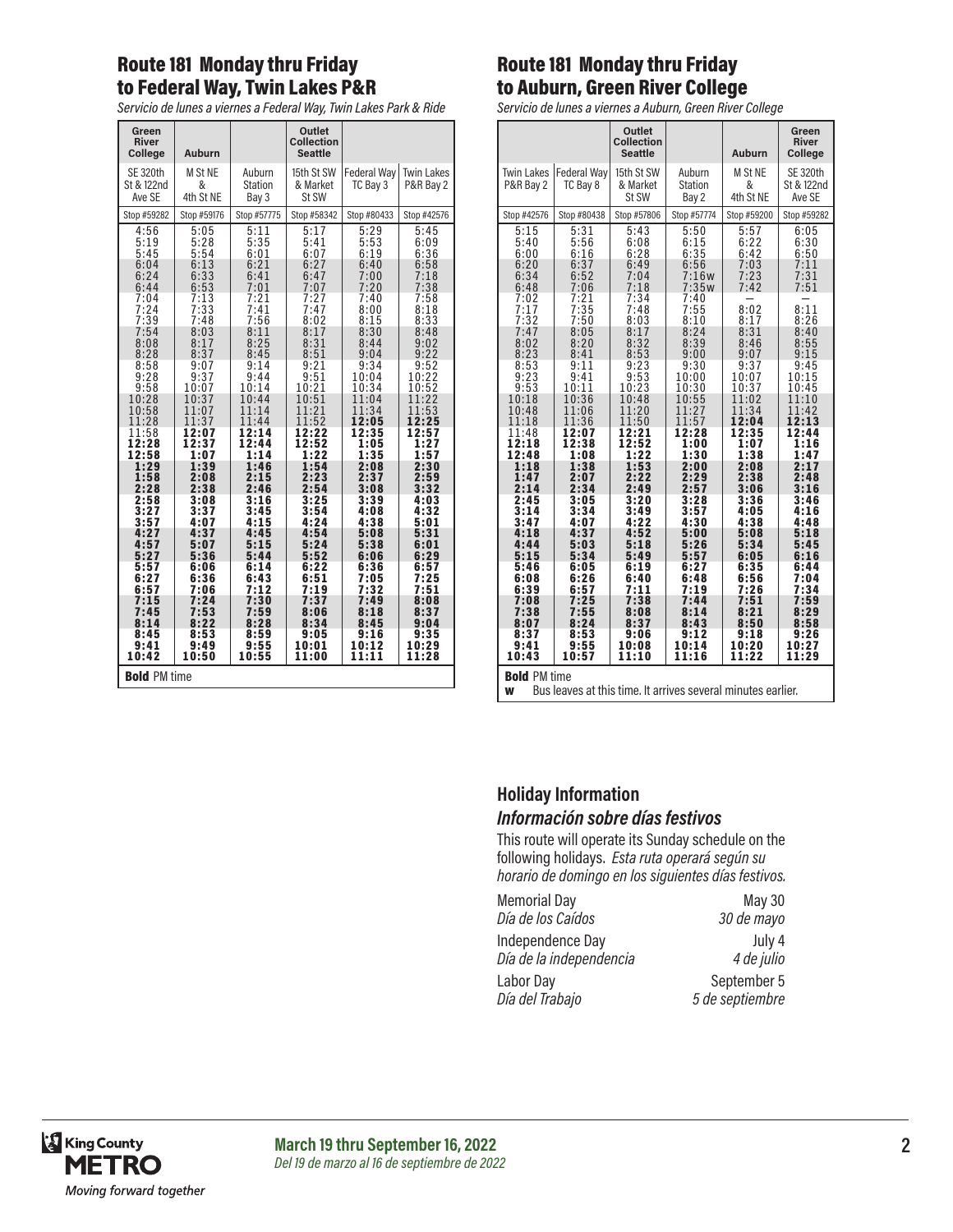# Route 181 Saturday to Federal Way, Twin Lakes P&R

*Servicio de al sábado a Federal Way, Twin Lakes Park & Ride*

| Green<br>River<br>College                                                                | <b>Auburn</b>                        |                                      | Outlet<br><b>Collection</b><br><b>Seattle</b> |                                       |                                           |
|------------------------------------------------------------------------------------------|--------------------------------------|--------------------------------------|-----------------------------------------------|---------------------------------------|-------------------------------------------|
| <b>SE 320th</b><br>St & 122nd<br>Ave SE                                                  | M St NE<br>&<br>4th St NE            | Auburn<br>Station<br>Bay 3           | 15th St SW<br>& Market<br>St SW               | <b>Federal Way</b><br>TC Bay 3        | <b>Twin Lakes</b><br>P&R Bay 2            |
| Stop #59282                                                                              | Stop #59176                          | Stop #57775                          | Stop #58342                                   | Stop #80433                           | Stop #42576                               |
| 7:16                                                                                     | 7:25                                 | 7:31                                 | 7:38                                          | 6:44<br>7:14<br>7:50                  | 7:00<br>7:30<br>8:06                      |
| 7:46<br>8:16<br>8:43<br>9:13<br>9:43                                                     | 7:55<br>8:25<br>8:52<br>9:22<br>9:52 | 8:01<br>8:31<br>8:58<br>9:28<br>9:58 | 8:08<br>8:38<br>9:06<br>9:36                  | 8:21<br>8:51<br>9:19<br>9:49<br>10:19 | 8:37<br>9:07<br>9:35<br>10:05             |
| 10:13<br>10:43<br>11:13<br>11:43                                                         | 10:22<br>10:52<br>11:22<br>11:52     | 10:28<br>10:58<br>11:28<br>11:58     | 10:06<br>10:36<br>11:06<br>11:36<br>12:06     | 10:50<br>11:20<br>11:50<br>12:20      | 10:35<br>11:06<br>11:36<br>12:07<br>12:37 |
| 12:13<br>12:43<br>1:13                                                                   | 12:22<br>12:52<br>1:22               | 12:28<br>12:58<br>1:28               | 12:36<br>1:06<br>1:36                         | 12:50<br>1:20<br>1:50                 | 1:08<br>1:38<br>2:09                      |
| 1:43<br>2:13<br>2:44<br>3:14                                                             | 1:52<br>2:22<br>2:53<br>3:23         | 1:58<br>2:28<br>2:59<br>3:29         | 2:06<br>2:36<br>3:07<br>3:37                  | 2:20<br>2:50<br>3:21<br>3:51          | 2:39<br>3:09<br>3:40<br>4:10              |
| 3:44<br>4:14                                                                             | 3:53<br>4:23<br>4:53                 | 3:59<br>4:29                         | 4:07<br>4:37                                  | 4:21<br>4:51                          | 4:40<br>5:10                              |
| 4:44<br>5:14<br>5:44                                                                     | 5:23<br>5:53                         | 4:59<br>5:29<br>5:59                 | 5:07<br>5:37<br>6:07                          | 5:21<br>5:51<br>6:24w                 | 5:40<br>6:09<br>6:41                      |
| 6:14<br>6:45<br>7:15                                                                     | 6:23<br>6:54<br>7:24                 | 6:29<br>7:00<br>7:30                 | 6:37<br>7:08<br>7:38                          | 6:54w<br>7:25w<br>7:54w               | 7:11<br>7:41<br>8:10                      |
| 7:45<br>8:15<br>8:45                                                                     | 7:54<br>8:24<br>8:54                 | 8:00<br>8:30<br>9:00                 | 8:08<br>8:38<br>9:08                          | 8:24w<br>8:54w<br>9:24w               | 8:40<br>9:10<br>9:40                      |
| 9:15<br>10:15                                                                            | 9:24<br>10:24                        | 9:30<br>10:30                        | 9:38<br>10:38                                 | 9:54w<br>10:54w                       | 10:10<br>11:10                            |
| <b>Bold PM time</b><br>Bus leaves at this time. It arrives several minutes earlier.<br>W |                                      |                                      |                                               |                                       |                                           |

#### Route 181 Saturday to Auburn, Green River College

*Servicio de al sábado a Auburn, Green River College*

|                                                                                          |                                | Outlet<br><b>Collection</b><br><b>Seattle</b> |                                   | <b>Auburn</b>             | Green<br><b>River</b><br>College        |
|------------------------------------------------------------------------------------------|--------------------------------|-----------------------------------------------|-----------------------------------|---------------------------|-----------------------------------------|
| <b>Twin Lakes</b><br>P&R Bay 2                                                           | <b>Federal Way</b><br>TC Bay 8 | 15th St SW<br>& Market<br>St SW               | Auburn<br><b>Station</b><br>Bay 2 | M St NE<br>&<br>4th St NE | <b>SE 320th</b><br>St & 122nd<br>Ave SE |
| Stop #42576                                                                              | Stop #80438                    | Stop #57806                                   | Stop #57774                       | Stop #59200               | Stop #59282                             |
| 7:07                                                                                     | 7:25w                          | 7:36                                          | 7:42                              | 7:49                      | 7:57                                    |
| 7:37                                                                                     | 7:55w                          | 8:06                                          | 8:12                              | 8:19                      | 8:27                                    |
| 8:07                                                                                     | 8:25w                          | 8:36                                          | 8:42                              | 8:49                      | 8:57                                    |
| 8:37                                                                                     | 8:55w                          | 9:06                                          | 9:12                              | 9:19                      | 9:27                                    |
| 9:06                                                                                     | 9:25w                          | 9:36                                          | 9:42                              | 9:49                      | 9:58                                    |
| 9:36                                                                                     | 9:55w                          | 10:07                                         | 10:13                             | 10:20                     | 10:29                                   |
| 10:05                                                                                    | 10:25w                         | 10:37                                         | 10:43                             | 10:50                     | 10:59                                   |
| 10:35                                                                                    | 10:55w                         | 11:07                                         | 11:13                             | 11:20                     | 11:29                                   |
| 11:05                                                                                    | 11:25w                         | 11:37                                         | 11:43                             | 11:50                     | 11:59                                   |
| 11:34                                                                                    | 11:55w                         | 12:08                                         | 12:14                             | 12:21                     | 12:30                                   |
| 12:04                                                                                    | 12:25w                         | 12:38                                         | 12:44                             | 12:51                     | 1:00                                    |
| 12:34                                                                                    | 12:55w                         | 1:08                                          | 1:14                              | 1:21                      | 1:30                                    |
| 1:04                                                                                     | 1:25w                          | 1:38                                          | 1:44                              | 1:51                      | 2:00                                    |
| 1:34                                                                                     | 1:55w                          | 2:08                                          | 2:14                              | 2:21                      | 2:30                                    |
| 2:04                                                                                     | 2:25w                          | 2:38                                          | 2:44                              | 2:51                      | 3:00                                    |
| 2:34                                                                                     | 2:55w                          | 3:08                                          | 3:14                              | 3:21                      | 3:30                                    |
| 3:04                                                                                     | 3:25w                          | 3:38                                          | 3:44                              | 3:51                      | 4:00                                    |
| 3:34                                                                                     | 3:55W                          | 4:08                                          | 4:14                              | 4:21                      | 4:30                                    |
| 4:04                                                                                     | 4:25w                          | 4:37                                          | 4:43                              | 4:50                      | 4:59                                    |
| 4:34                                                                                     | 4:55w                          | 5:07                                          | 5:13                              | 5:20                      | 5:29                                    |
| 5:05                                                                                     | 5:25w                          | 5:37                                          | 5:43                              | 5:50                      | 5:59                                    |
| 5:35                                                                                     | 5:55w                          | 6:07                                          | 6:13                              | 6:20                      | 6:29                                    |
| 6:05                                                                                     | 6:25w                          | 6:37                                          | 6:43                              | 6:50                      | 6:59                                    |
| 6:36                                                                                     | 6:55W                          | 7:07                                          | 7:13                              | 7:20                      | 7:29                                    |
| 7:06                                                                                     | 7:25w                          | 7:37                                          | 7:43                              | 7:49                      | 7:58                                    |
| 7:37                                                                                     | 7:55w                          | 8:06                                          | 8:12                              | 8:18                      | 8:27                                    |
| 8:07                                                                                     | 8:25w                          | 8:36                                          | 8:42                              | 8:48                      | 8:57                                    |
| 8:37                                                                                     | 8:55W                          | 9:06                                          | 9:12                              | 9:18                      | 9:27                                    |
| 9:07                                                                                     | 9:25w                          | 9:36                                          | 9:42                              | 9:48                      | 9:57                                    |
| 10:08                                                                                    | 10:25w                         | 10:36                                         | 10:42                             | 10:48                     | 10:57                                   |
| 11:08                                                                                    | 11:25w                         | 11:36                                         | 11:42                             | 11:48                     | 11:57                                   |
| <b>Bold PM time</b><br>Bus leaves at this time. It arrives several minutes earlier.<br>W |                                |                                               |                                   |                           |                                         |